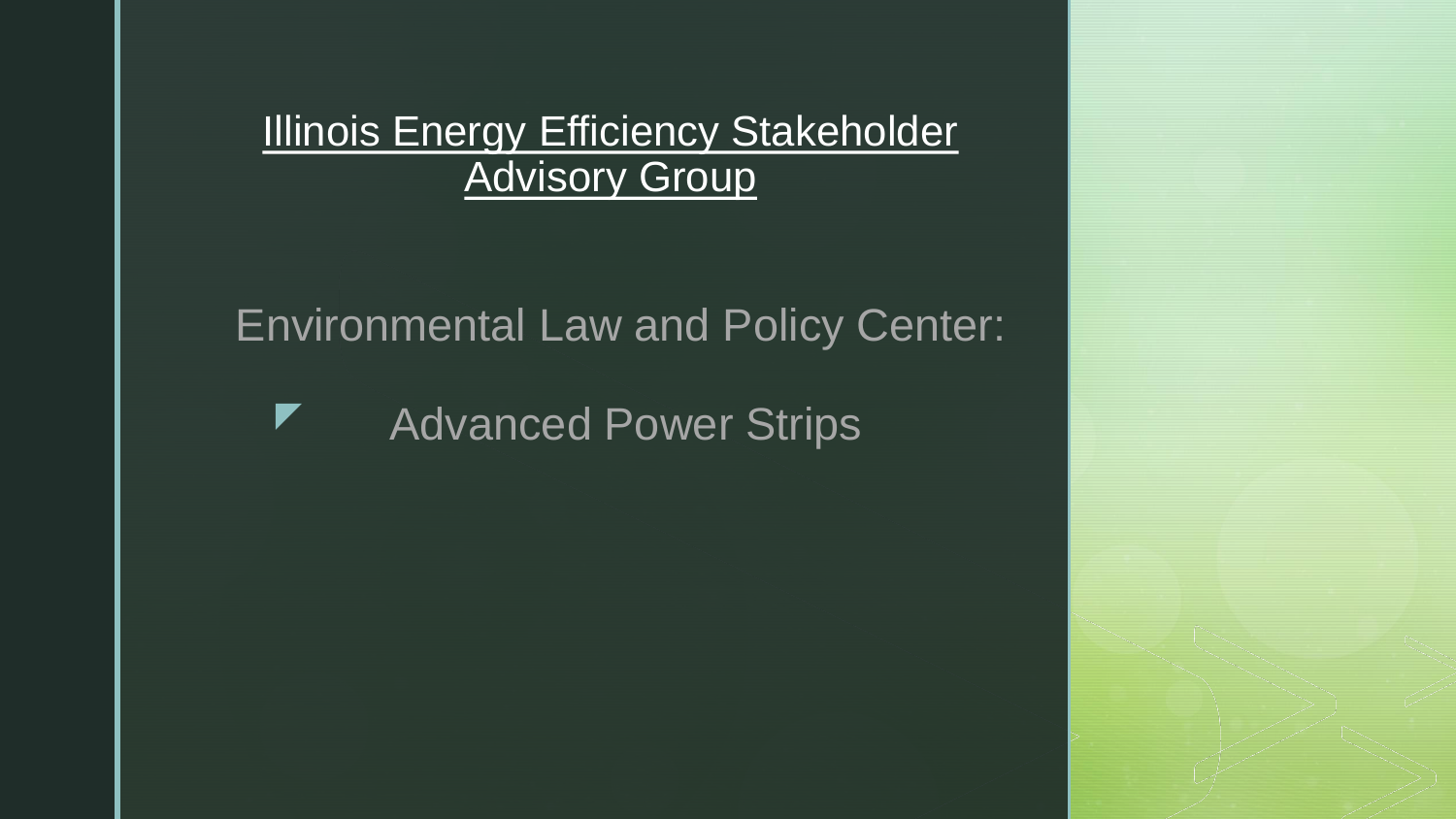

1

# **ENVIRONMENTAL LAW & POLICY CENTER**<br>Protecting the Midwest's Environment and Natural Heritage

- ELPC is a Midwest-based environmental advocacy nonprofit focusing on issues related to:
	- **Energy efficiency**
	- **EXEC** Climate change in the Midwest
	- Clean energy, air, water, and transportation
	- Protecting wild and natural places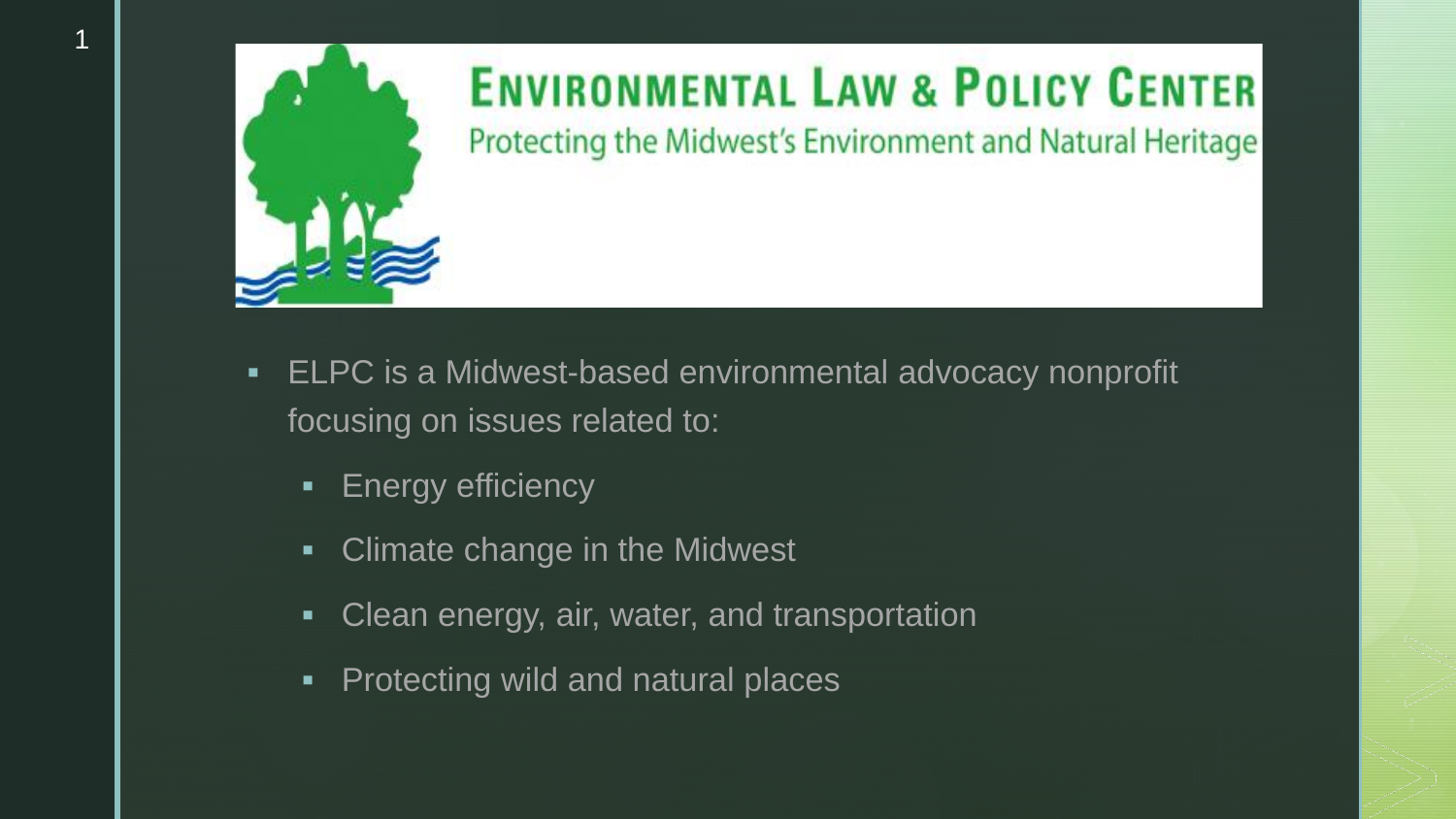### Advanced Power Strips (APS)

- **EXECT** An APS automatically shuts down plug -in devices that are not in use. With an APS, you designate one device as the "control"—so when you turn off your TV, for example, other electronics plugged into the strip are automatically shut off
- The average U.S. household spends \$100 200 per year to power plugged-in electronics and appliances while they are off or in standby mode ([ComEd](https://www.comed.com/News/Pages/NewsReleases/2018_10_29.aspx), 2018)
- A single APS saves 72 kWh / year on average
	- **EXECT:** IL TRM specifies there possible savings values:
		- **E** Energy Efficiency Kit, Leave behind: 41.2 kWh
		- **Community Distributed Kit: 93.8 kWh**
		- Direct Install, Time of Sale: 103.0 kWh
- **Depending on the user, each APS can save \$5-13 / year according to ComEd.**
- **EXPED 5** APS offer the ability to save energy and money from a single, easy purchase

z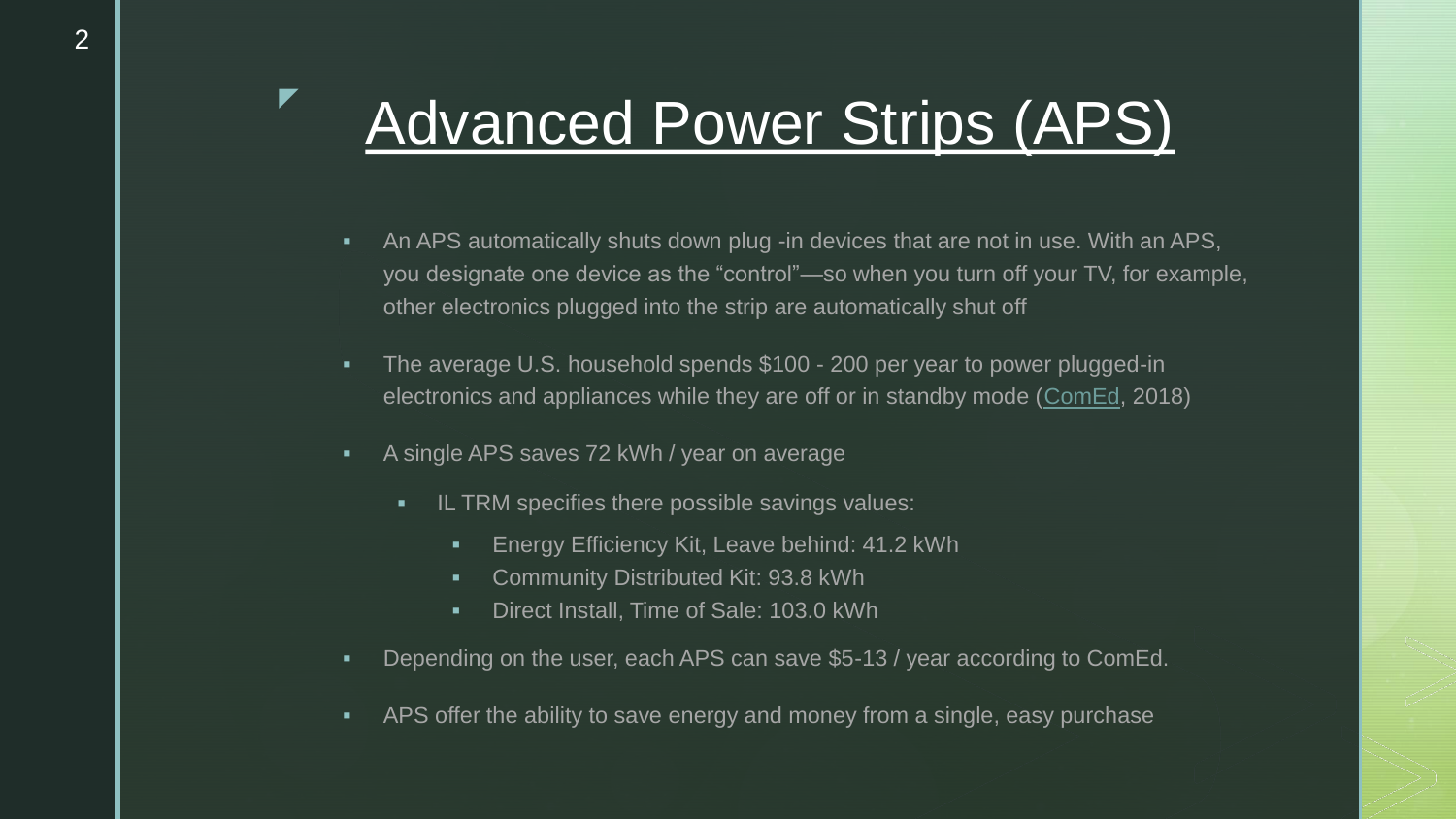### **z Musical Utility?**

- **Targeting ComEd**
- ComEd currently sells the TrickleStar 7-Outlet APS for \$20 after instant rebates
- Up to \$10 available to qualified ComEd residential electric customers.
- **EXEC** Limit: 4 rebates per household or account

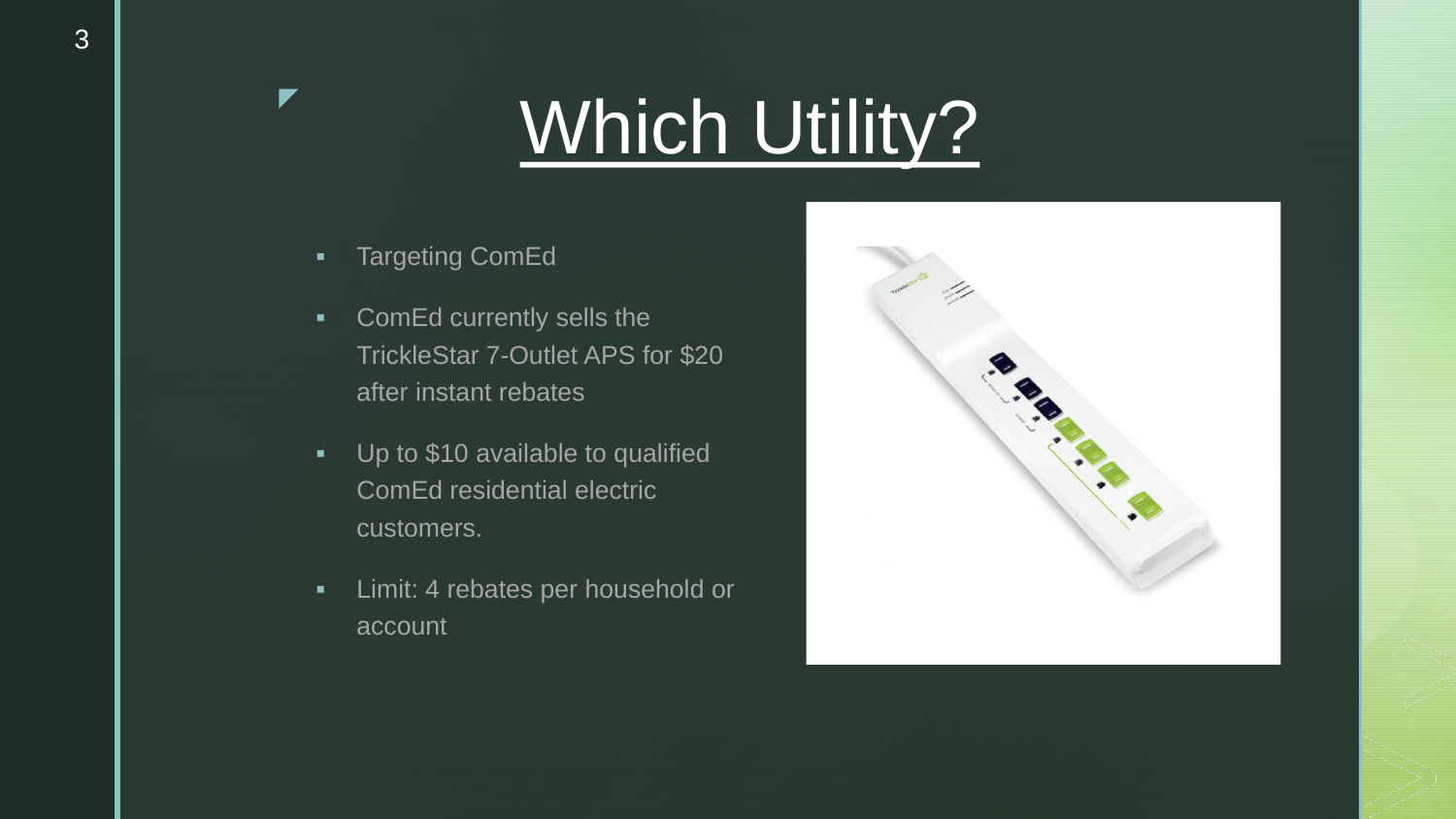### Proposed Idea

- ComEd should aim to sell one million TrickleStar 7-Outlet strips from 2022-2024
	- Year 1 APS sold: 200,000
	- Year 2 APS sold: 400,000
	- Year 3 APS sold: 400,000
- ComEd rebate for the TrickleStar 7-Outlet APS should be increased by \$5 to encourage greater rates of adoption
	- Year 1 budget: \$3,000,000

▪ Year 3 budget: \$6,000,000

▪ Year 2 budget: \$6,000,000

- **Total budget: 15,000,000**
- Rebate should be available to all residential and business customers
- **•** This push should be delivered through traditional energy efficiency customer marketing

z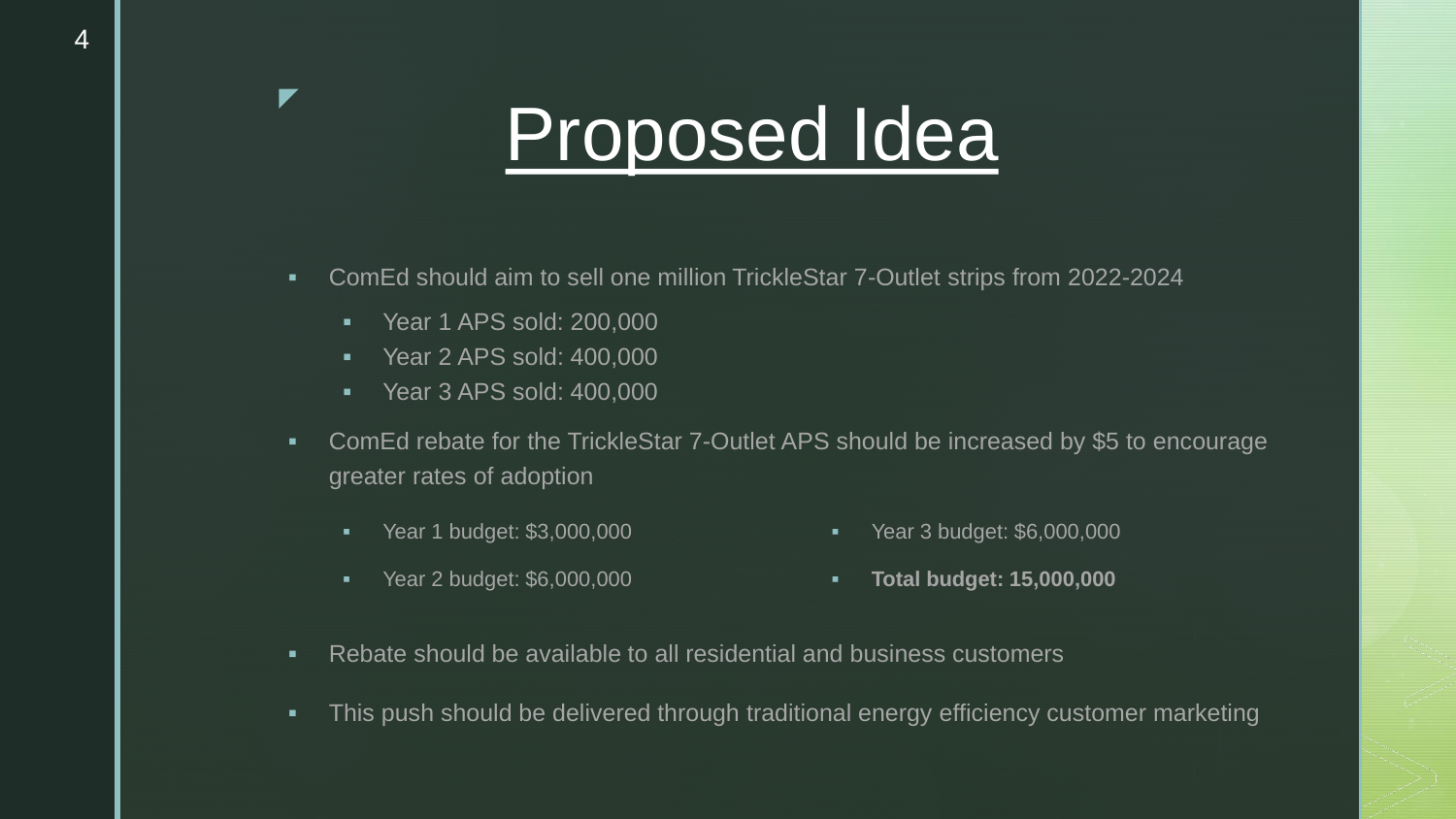#### z Vision for the Program

- Idea is small by design, focusing on a shorter program (3 years) that provides targeted marketing for a specific product that can be easily adopted by consumers
- Once this program is over the rebate should be stopped and a new focus / push should be given to another energy efficiency product
- The need for power strips already exists and APS provide an easily marketable product that saves energy and money from the moment they are plugged in
- Each strip does not produce large savings, but presents a smart, high-yield scenario with a significant expansion of APS into homes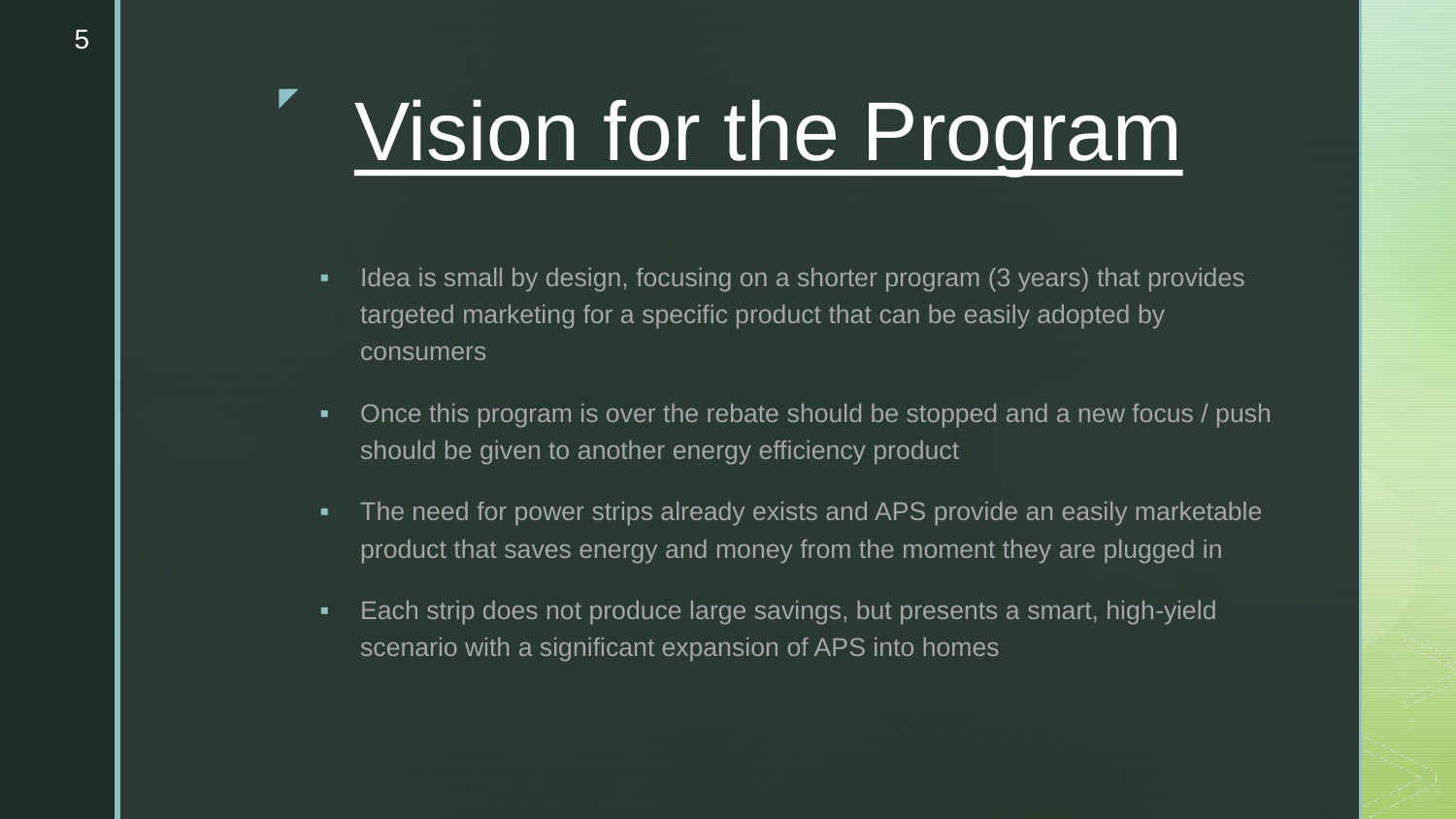## Customer Impact

▪ First Year Impact

z

- $\textdegree$  \$1 2.6 million in customer savings
- 14,400 mWh in customer savings
- **·** Three Year Impact
	- $\bullet$  \$9 23.4 million in customer savings
	- 129,600 mWh in customer savings
- **•** Ten Year Impact\*
	- $\textdegree$  \$35 91 million in customer savings
	- 504,000 mWh in customer savings

\* IL TRM says the assumed lifetime of the APS is 7years